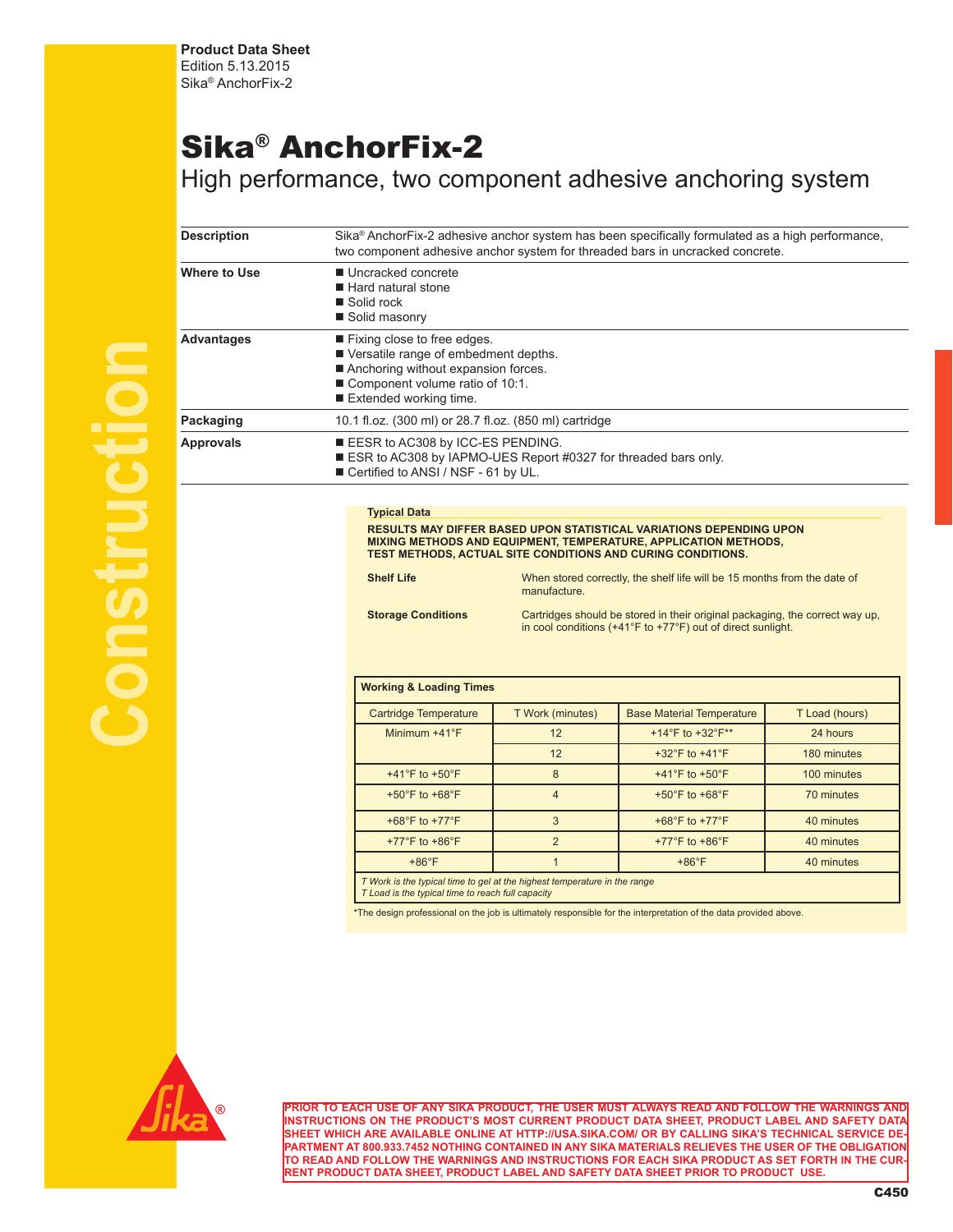| <b>Installation Specification</b>                    |                          |       |           |                     |           |                                                                                |                |                |  |  |  |
|------------------------------------------------------|--------------------------|-------|-----------|---------------------|-----------|--------------------------------------------------------------------------------|----------------|----------------|--|--|--|
| Property                                             | Sym-<br>bol              | Unit  |           |                     |           |                                                                                |                |                |  |  |  |
| <b>Threaded Rod</b><br><b>Diameter</b>               | $d_a$                    | in    | 5/16      | 3/8                 | 1/2       | 5/8                                                                            | 3/4            | $\mathbf{1}$   |  |  |  |
| <b>Drill Bit</b><br><b>Diameter</b>                  | d <sub>o</sub>           | in    | 3/8       | 1/2                 | 9/16      | 11/16                                                                          | 13/16          | $1 - 1/16$     |  |  |  |
| <b>Cleaning Brush</b><br><b>Size</b>                 | $d_{b}$                  | in    | 0.551     |                     | 0.787     |                                                                                | 1.142          |                |  |  |  |
| Minimum<br>Embedment<br>Depth                        | $h_{\text{ef,min}}$      | in    | $2 - 3/8$ | $2 - 3/4$           | $3 - 1/8$ | $3 - 3/4$                                                                      | $\overline{4}$ | $\overline{4}$ |  |  |  |
| Maximum<br>Embedment<br>Depth                        | $h_{\text{ef,max}}$      | in    | $6 - 1/4$ | $7 - 1/2$           | 10        | $12 - 1/2$                                                                     | 15             | 20             |  |  |  |
| Minimum Con-<br>crete<br><b>Thickness</b>            | $h_{\min}$               | in    |           | 1.5 $h_{\text{ef}}$ |           |                                                                                |                |                |  |  |  |
| <b>Critical Anchor</b><br>Spacing                    | $\mathbf{S}_{\text{cr}}$ | in    |           |                     |           | $2.0 c_{ac}$                                                                   |                |                |  |  |  |
| <b>Critical Edge</b><br><b>Distance</b>              | $C_{\text{ac}}$          | in    |           |                     |           | $c_{ac} = h_{ef} * (t_{k, uncr} / 1160)^{0.4} * max[3.1 - 0.7(h/h_{ef}); 1.4]$ |                |                |  |  |  |
| <b>Maximum</b><br><b>Tightening</b><br><b>Torque</b> | $T_{inst}$               | ft.lb | 7.5       | 15                  | 25        | 55                                                                             | 80             | 120            |  |  |  |

*\*The design professional on the job is ultimately responsible for the interpretation of the data provided above.*

|                                                               | <b>Allowable Steel Strength for Threaded Rods</b> |                                           |                               |                                    |                                                               |                                         |                                         |                                   |                          |  |  |  |
|---------------------------------------------------------------|---------------------------------------------------|-------------------------------------------|-------------------------------|------------------------------------|---------------------------------------------------------------|-----------------------------------------|-----------------------------------------|-----------------------------------|--------------------------|--|--|--|
| <b>Carbon Steel ASTM F</b><br>1554 Grade 36 (A307<br>$Gr.C$ ) |                                                   |                                           | Carbon Steel ASTM A<br>193 B7 |                                    |                                                               | <b>Stainless Steel ASTM F</b><br>593 CW | <b>Stainless Steel ASTM F</b><br>593 SH |                                   |                          |  |  |  |
| <b>Anchor Diameter</b><br>(in)                                |                                                   | Allowable<br>Tension.<br>N <sub>all</sub> | Allowable<br>Shear, Vall      | Allowable<br>Tension.<br>$N_{all}$ | Allowable<br>Allowable<br>Shear, Vall<br><b>Tension, Nall</b> |                                         | Allowable<br>Shear, Vall                | Allowable<br><b>Tension, Nall</b> | Allowable<br>Shear, Vall |  |  |  |
| 3/8"                                                          | I <sub>b</sub>                                    | 2,110                                     | 1.080                         | 4,550                              | 2,345                                                         | 3,630                                   | 1,870                                   | 4,190                             | 2,160                    |  |  |  |
|                                                               | kN                                                | 9.4                                       | 4.8                           | 20.2                               | 10.4                                                          | 16.1                                    | 8.3                                     | 18.6                              | 9.6                      |  |  |  |
| 1/2"                                                          | I <sub>b</sub>                                    | 3,750                                     | 1.930                         | 8.100                              | 4,170                                                         | 6.470                                   | 3.330                                   | 7.450                             | 3.840                    |  |  |  |
|                                                               | kN                                                | 16.7                                      | 8.6                           | 36.0                               | 18.5                                                          | 28.8                                    | 14.8                                    | 33.1                              | 17.1                     |  |  |  |
| 5/8"                                                          | I <sub>b</sub>                                    | 5.870                                     | 3.030                         | 12.655                             | 6.520                                                         | 10.130                                  | 5,220                                   | 11640                             | 6.000                    |  |  |  |
|                                                               | kN                                                | 26.1                                      | 13.5                          | 56.3                               | 29.0                                                          | 45.1                                    | 23.2                                    | 51.8                              | 26.7                     |  |  |  |
| 3/4"                                                          | I <sub>b</sub>                                    | 8.460                                     | 4.360                         | 18.220                             | 9.390                                                         | 12.400                                  | 6.390                                   | 15.300                            | 7.880                    |  |  |  |
|                                                               | kN                                                | 37.6                                      | 19.4                          | 81.0                               | 41.8                                                          | 55.2                                    | 28.4                                    | 68.1                              | 35.1                     |  |  |  |
| 7/8"                                                          | I <sub>b</sub>                                    | 11.500                                    | 5.930                         | 24.800                             | 12.780                                                        | 16.860                                  | 8.680                                   | 20.830                            | 10.730                   |  |  |  |
|                                                               | kN                                                | 51.2                                      | 26.4                          | 110.3                              | 56.8                                                          | 75.0                                    | 38.6                                    | 92.7                              | 47.7                     |  |  |  |
| 1"                                                            | I <sub>b</sub>                                    | 15.020                                    | 7.740                         | 32.400                             | 16.690                                                        | 22.020                                  | 11.340                                  | 27,210                            | 14.020                   |  |  |  |
|                                                               | kN                                                | 66.8                                      | 34.4                          | 144.1                              | 74.2                                                          | 97.9                                    | 50.4                                    | 121.0                             | 62.4                     |  |  |  |
|                                                               | I <sub>b</sub>                                    | 23,480                                    | 12,100                        | 50.610                             | 26.070                                                        | 34.420                                  | 17,730                                  | 38,470                            | 19,820                   |  |  |  |
| $1 - 1/4"$                                                    | kN                                                | 104.4                                     | 53.8                          | 225.1                              | 116.0                                                         | 153.1                                   | 78.9                                    | 171.1                             | 88.2                     |  |  |  |

Allowable Tension, N<sub>aii</sub> = 0.33 x f<sub>u</sub> x nominal cross sectional area<br>Allowable Shear, V<sub>aii</sub> = 0.17 x f<sub>u</sub> x nominal cross section area<br>\*The design professional on the job is ultimately responsible for the interpretation

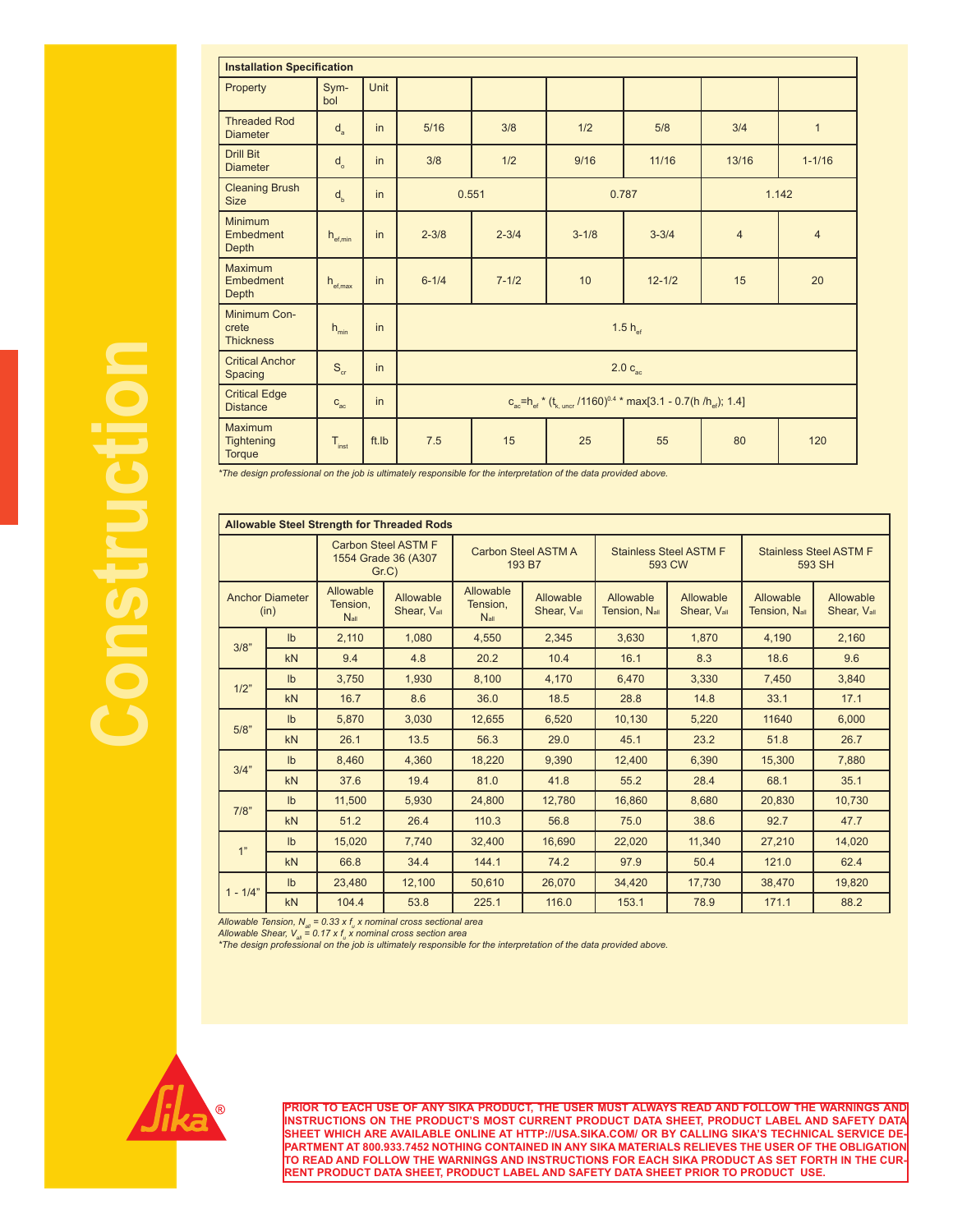| <b>Allowable Steel Strength for Rebar</b> |                                                                                       |                                                                  |                   | <b>Allowable Steel Strength for Rebar</b> |                                                                                                                                              |                                                         |        |  |  |
|-------------------------------------------|---------------------------------------------------------------------------------------|------------------------------------------------------------------|-------------------|-------------------------------------------|----------------------------------------------------------------------------------------------------------------------------------------------|---------------------------------------------------------|--------|--|--|
|                                           |                                                                                       | Carbon Steel ASTM A 615 Grade 60                                 |                   | Carbon Steel CAN/CSA-G30.18 Gr.400        |                                                                                                                                              |                                                         |        |  |  |
|                                           | <b>Rebar Size</b><br>Allowable Tension,<br>Allowable Shear,<br>$N_{all}$<br>$V_{all}$ |                                                                  | <b>Rebar Size</b> |                                           | Allowable Tension,<br>$N_{all}$                                                                                                              | Allowable Shear,<br>$\mathsf{V}_{\mathsf{all}}$         |        |  |  |
| #3                                        | I <sub>b</sub>                                                                        | 3,280                                                            | 1,690             | <b>10M</b>                                | $\mathsf{lb}$                                                                                                                                | 4,016                                                   | 2,069  |  |  |
|                                           | kN                                                                                    | 14.6                                                             | 7.5               |                                           | <b>kN</b>                                                                                                                                    | 17.9                                                    | 9.2    |  |  |
| #4                                        | I <sub>b</sub>                                                                        | 5,831                                                            | 3,004             | <b>15M</b>                                | I <sub>b</sub>                                                                                                                               | 8,052                                                   | 4,148  |  |  |
|                                           | kN                                                                                    | 25.9                                                             | 13.4              |                                           | kN                                                                                                                                           | 35.8                                                    | 18.5   |  |  |
| #5                                        | I <sub>b</sub>                                                                        | 9,111                                                            | 4,693             | <b>20M</b>                                | $\mathsf{lb}$                                                                                                                                | 11,960                                                  | 6,161  |  |  |
|                                           | kN                                                                                    | 40.5                                                             | 20.9              |                                           | kN                                                                                                                                           | 53.2                                                    | 27.4   |  |  |
| #6                                        | I <sub>b</sub>                                                                        | 13,121                                                           | 6,759             | <b>25M</b>                                | I <sub>b</sub>                                                                                                                               | 19,975                                                  | 10,290 |  |  |
|                                           | kN                                                                                    | 58.4                                                             | 30.1              |                                           | kN                                                                                                                                           | 88.9                                                    | 45.8   |  |  |
| #7                                        | I <sub>b</sub>                                                                        | 17,859                                                           | 9,200             | 30M                                       | I <sub>b</sub>                                                                                                                               | 28,121                                                  | 14,486 |  |  |
|                                           | <b>kN</b>                                                                             | 79.4                                                             | 40.9              |                                           | kN                                                                                                                                           | 125.1                                                   | 64.4   |  |  |
| #8                                        | I <sub>b</sub>                                                                        | 23,326                                                           | 12,016            |                                           | $\mathsf{lb}$                                                                                                                                | 40,089                                                  | 20,652 |  |  |
|                                           | <b>kN</b>                                                                             | 103.8                                                            | 53.4              | 35M                                       | kN                                                                                                                                           | 178.3                                                   | 91.9   |  |  |
| #10                                       | I <sub>b</sub>                                                                        | 37,623                                                           | 19,381            |                                           |                                                                                                                                              | Tension = 0.33 x $f_{u}$ x nominal cross sectional area |        |  |  |
|                                           | <b>kN</b>                                                                             | 167.4                                                            | 86.2              |                                           | Shear = $0.17 \times f$ x nominal cross section area<br>*The design professional on the job is ultimately responsible for the interpretation |                                                         |        |  |  |
|                                           |                                                                                       | The decian professional on the job in ultimately reapposible for |                   | of the data provided above.               |                                                                                                                                              |                                                         |        |  |  |

*\*The design professional on the job is ultimately responsible for the interpretation of the data provided above.*

1. Above values for reinforcing steel assume the design method is the same as a post-installed adhesive anchor,under the principles of anchor design (failure<br>modes will be concrete breakout, pryout, steel failure, or adhes *splitting failure, inadequate bar development etc..). CONSULT AN ENGINEERING DESIGN PROFESSIONAL PRIOR TO USE.*

| <b>Allowable Load Data in Tension and Shear</b> |             |                                             |               |              |                  |               |              |  |  |  |  |
|-------------------------------------------------|-------------|---------------------------------------------|---------------|--------------|------------------|---------------|--------------|--|--|--|--|
|                                                 |             | Allowable Concrete Capacity / Bond Strength |               |              |                  |               |              |  |  |  |  |
| Anchor                                          | Embedment   |                                             | Tension (lb)  |              |                  | Shear (lb)    |              |  |  |  |  |
| <b>Diameter</b>                                 | Depth       | $f = 2,500$ psi                             | $f_c = 4,000$ | $f' = 8,000$ | $f'_{c}$ = 2,500 | $f_c = 4,000$ | $f' = 8,000$ |  |  |  |  |
|                                                 | $2 - 3/8"$  | 1,390                                       | 1,457         | 1,562        | 1,854            | 1,943         | 2,082        |  |  |  |  |
| 5/16"                                           | $3 - 1/16"$ | 1,793                                       | 1,879         | 2,014        | 2,390            | 2,505         | 2,685        |  |  |  |  |
|                                                 | $3 - 3/4"$  | 2,195                                       | 2,301         | 2,466        | 2,927            | 3,068         | 3,288        |  |  |  |  |
|                                                 | $2 - 3/8"$  | 1,507                                       | 1,579         | 1,693        | 2,009            | 2,106         | 2,257        |  |  |  |  |
| 3/8"                                            | $3 - 7/16"$ | 2,181                                       | 2,286         | 2,450        | 2,908            | 3,048         | 3,266        |  |  |  |  |
|                                                 | $4 - 1/2"$  | 2,855                                       | 2,992         | 3,207        | 3,806            | 3,990         | 4,276        |  |  |  |  |
|                                                 | $2 - 3/4"$  | 2,397                                       | 2,513         | 2,693        | 3,197            | 3,350         | 3,591        |  |  |  |  |
| 1/2"                                            | $4 - 3/8"$  | 3,814                                       | 3,998         | 4,285        | 5,085            | 5,330         | 5,713        |  |  |  |  |
|                                                 | 6"          | 5,231                                       | 5,482         | 5,876        | 6,974            | 7,310         | 7,835        |  |  |  |  |
|                                                 | $3 - 1/8"$  | 3,065                                       | 3,212         | 3,443        | 4,087            | 4,283         | 4,591        |  |  |  |  |
| 5/8"                                            | $5 - 5/16"$ | 5,210                                       | 5,461         | 5,853        | 6,947            | 7,281         | 7,804        |  |  |  |  |
|                                                 | $7 - 1/2"$  | 7,356                                       | 7,710         | 8,263        | 9,808            | 10,280        | 11,017       |  |  |  |  |
|                                                 | $3 - 1/2"$  | 3,495                                       | 3,663         | 3,926        | 4,659            | 4,884         | 5,234        |  |  |  |  |
| 3/4"                                            | $6 - 1/4"$  | 6,240                                       | 6,541         | 7,010        | 8,320            | 8,721         | 9,347        |  |  |  |  |
|                                                 | 9"          | 8,986                                       | 9,418         | 10,094       | 11,981           | 12,558        | 13,459       |  |  |  |  |
|                                                 | 4"          | 5,378                                       | 5,637         | 6,042        | 7,171            | 7,516         | 8,056        |  |  |  |  |
| 1"                                              | 8"          | 10,757                                      | 11,274        | 12,084       | 14,342           | 15,033        | 16,112       |  |  |  |  |
|                                                 | 12"         | 16,135                                      | 16,912        | 18,125       | 21,514           | 22,549        | 24,167       |  |  |  |  |

*1. The above values represent mean ultimate values and allowable working loads. The allowable working loads have been reduced using a safety factor of 4.0 for tension and 3.0 for shear, however, in some cases, such as life safety, safety factors of 10.0 or higher may be necessary.* 

*2. Allowable loads must be checked against steel capacity. The lowest value controls.* 

3. Tabulated data is applicable to single anchors in normal weight concrete unaffected by edge or spacing reduction factors. Values are valid for anchors installed into dry concrete in<br>holes drilled with a hammer drill and

*temperatures are those that occur over brief intervals, for example, diurnal cycling. 5. Linear interpolation is allowed.* 

*\*The design professional on the job is ultimately responsible for the interpretation of the data provided above.*

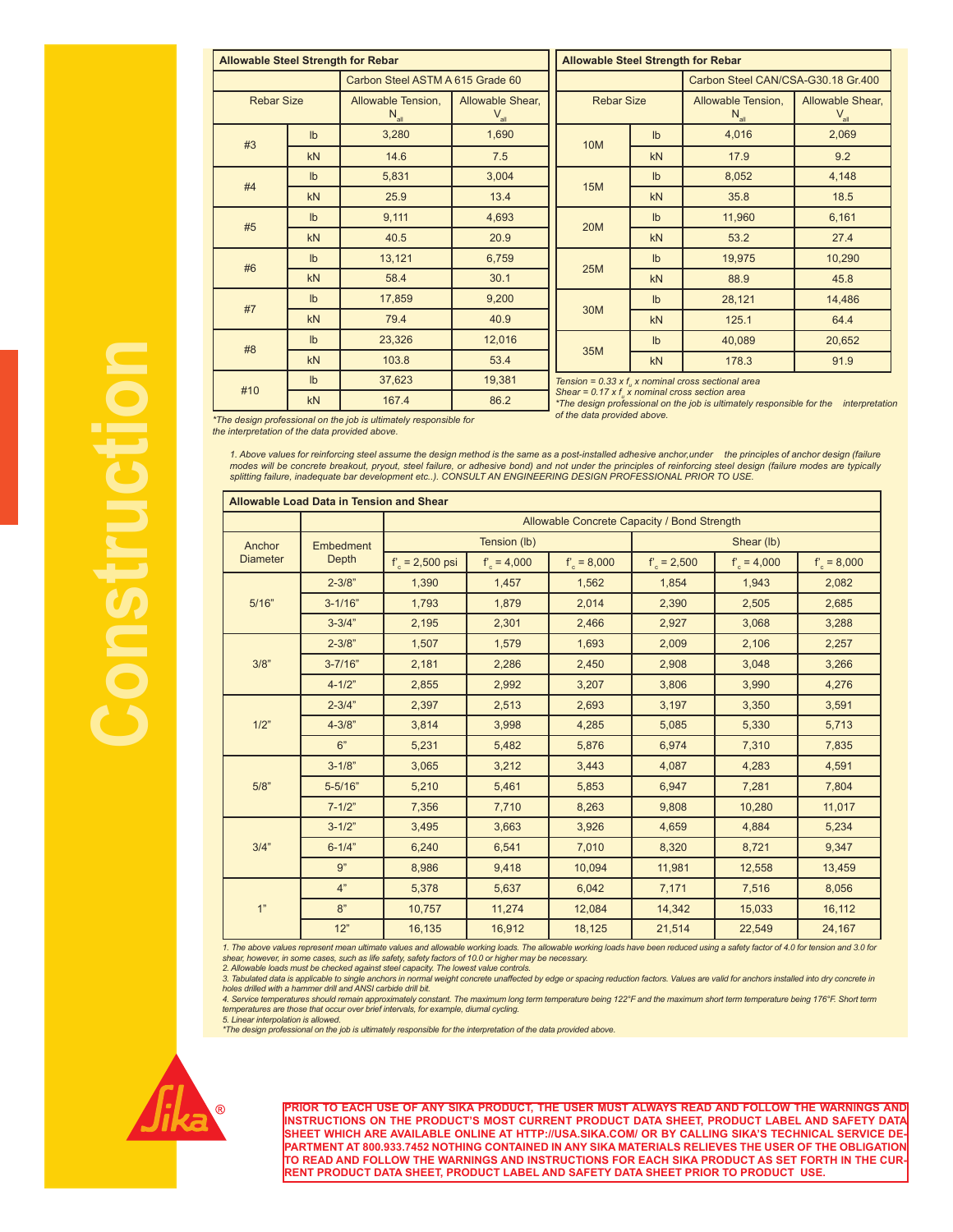## **Coverage**

| Anchor size:            |           | (in.) |    | 5/16            | 3/8                   | 1/2                   | 5/8      | 3/4             |     | 1/4  |
|-------------------------|-----------|-------|----|-----------------|-----------------------|-----------------------|----------|-----------------|-----|------|
| Drill Hole Diameter:    |           | (in.) |    | 3/8             | 1/2                   | 9/16                  | 3/4      | 7/8             | 1/8 | 13/8 |
| <b>Embedment Depth:</b> |           | (in.) |    | $2 \frac{3}{8}$ | $2 \frac{3}{8}$       | 3/4<br>$\mathfrak{p}$ | 1/8<br>3 | $3 \frac{3}{4}$ | 4   | 5    |
| Estimated               | Cartridge | 300   | ml | 83              | 47                    | 32                    | 15       | 9               | 5   |      |
| Number of<br>Fixing *   | Volume    | 850   | ml | 254             | 143<br>97<br>29<br>48 | 16                    | 8        |                 |     |      |

\*Number of fixings assumes 30ml wastage in initial extrusion and holes filled to 3/4 full

| Anchor size:            |           | (in.) |    | 5/16     | 3/8             | 1/2  | 5/8      | 3/4 |     | 1/4              |
|-------------------------|-----------|-------|----|----------|-----------------|------|----------|-----|-----|------------------|
| Drill Hole Diameter:    |           | (in.) |    | 3/8      | 1/2             | 9/16 | 3/4      | 7/8 | 1/8 | 3/8              |
| <b>Embedment Depth:</b> |           | (in.) |    | 1/8<br>3 | $3 \frac{3}{4}$ | 5    | 1/4<br>6 | 1/2 | 10  | $12 \frac{1}{2}$ |
| Estimated               | Cartridge | 300   | ml | 63       | 29              |      |          |     | C   |                  |
| Number of<br>Fixing *   | Volume    | 850   | ml | 193      | 90              | 53   | 24       | 14  | 6   | 3                |

\*Number of fixings assumes 30ml wastage in initial extrusion and holes filled to 3/4 full

| Anchor size:                                                                              | (in.)                                                                                                                                                                                                                              | 5/16            | 3/8  | 1/2  | 5/8  | 3/4 | 1         | 11/4     |  |  |
|-------------------------------------------------------------------------------------------|------------------------------------------------------------------------------------------------------------------------------------------------------------------------------------------------------------------------------------|-----------------|------|------|------|-----|-----------|----------|--|--|
| Drill Hole Diameter:                                                                      | (in.)                                                                                                                                                                                                                              | 3/8             | 1/2  | 9/16 | 3/4  | 7/8 | $1 \t1/8$ | 13/8     |  |  |
| <b>Embedment Depth:</b>                                                                   | (in.)                                                                                                                                                                                                                              | $3 \frac{3}{4}$ | 41/2 | 6    | 71/2 | 9   | 12        | 15       |  |  |
| Cartridge<br>Estimated                                                                    | 300<br>ml                                                                                                                                                                                                                          | 53              | 24   | 14   | 6    | 4   | 1         | $\Omega$ |  |  |
| Number of<br>Volume<br>Fixing *                                                           | 850<br>ml                                                                                                                                                                                                                          | 161             | 75   | 44   | 20   | 12  | 5         | 2        |  |  |
| *Number of fixings assumes 30ml wastage in initial extrusion and holes filled to 3/4 full |                                                                                                                                                                                                                                    |                 |      |      |      |     |           |          |  |  |
| <b>Application</b>                                                                        | <b>Solid Substrate Installation Method</b>                                                                                                                                                                                         |                 |      |      |      |     |           |          |  |  |
|                                                                                           | 1. Drill the hole to the correct diameter and depth.<br>This can be done with either a rotary percussion or<br>rotary hammer drilling machine depending upon the<br>substrate.                                                     |                 |      |      |      |     |           |          |  |  |
|                                                                                           | 2. Thoroughly clean the hole in the following sequence<br>using the 2K DF Brush with the required extensions<br>and a source of clean compressed air. For holes<br>of 15 3/4" (400mm) or less deep, a 2K Blow Pump<br>may be used: |                 |      |      |      |     |           |          |  |  |
|                                                                                           | Blow Clean x2<br>Brush Clean x2.<br>Blow Clean x2.<br>Brush Clean x2                                                                                                                                                               |                 |      |      |      |     |           |          |  |  |

Blow Clean x2. Brush Clean x2. Blow Clean x2. Brush Clean x2. Blow Clean x2.

3. Select the appropriate static mixer nozzle for the installation, open the cartridge/foil pack and screw nozzle onto the mouth of the cartridge. Insert the cartridge into a good quality applicator.

4. Extrude the first part of the cartridge to waste until an even color has been achieved without streaking in the resin.

5. If necessary, cut the extension tube to the depth of the hole and push onto the end of the mixer nozzle, and (for rebars 8" (16mm) dia. or more) fit the correct resin stopper to the other end. Attach extension tubing and resin stopper.

6. Insert the mixer nozzle (resin stopper/extension tube if applicable) to the bottom of the hole. Begin





If the hole collects water after the initial cleaning, this water must be removed before injecting the resin.